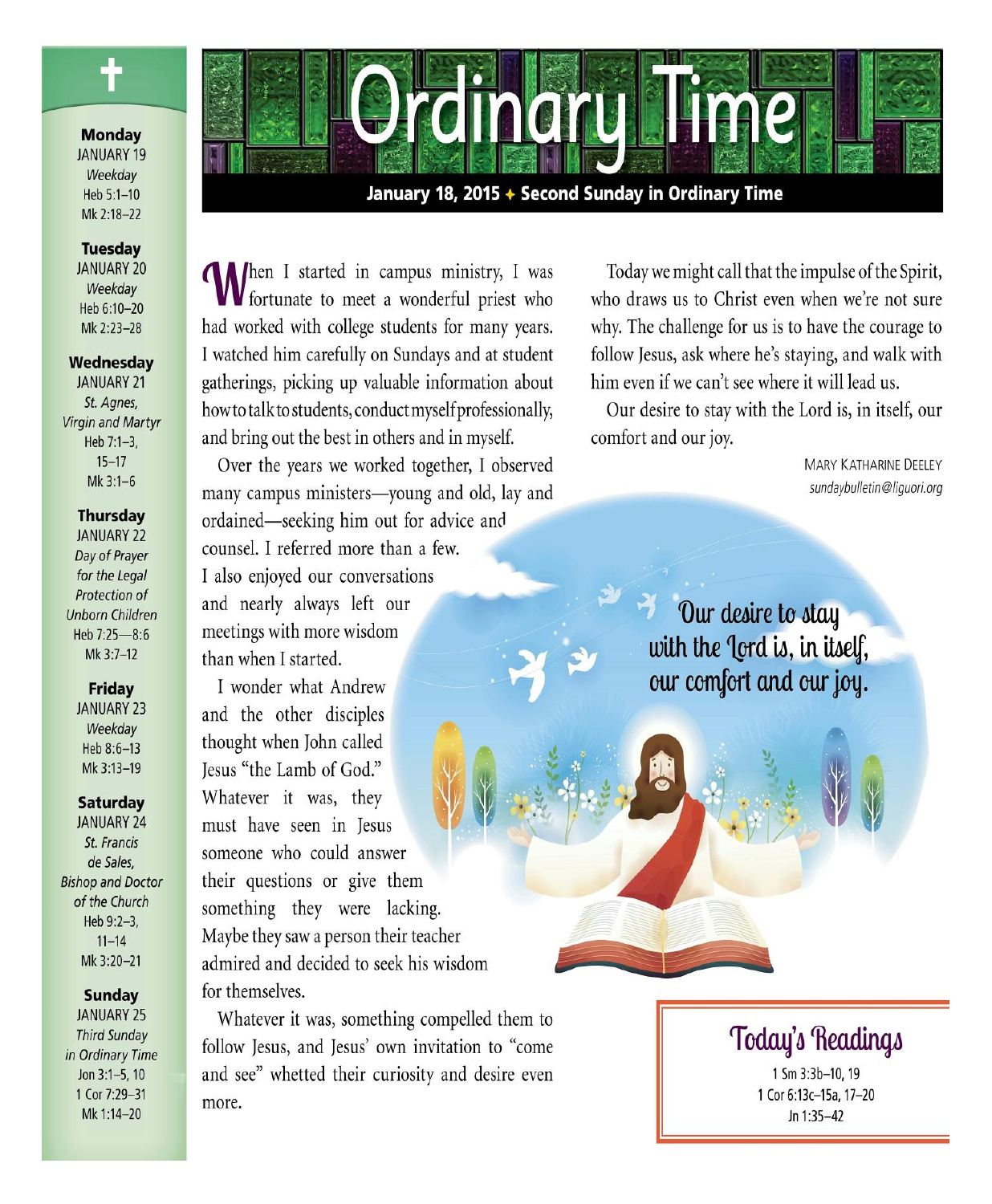

# **2 nd Sunday In Ordinary Time**

*January 18 th , 2015* 



# *St. Ann Catholic Church & Our Lady of Chartres Mission Pastor: Reverend Khoa P. Vo*

*Office: 228-832-2560, Fax: 228-832-3140 Hours: Monday-Friday 9am-4pm.*  **Web: www.stannparishlizana.org --- Email: [stanncatholic@bellsouth.net](mailto:stanncatholic@bellsouth.net)**



EUCHARISTIC ADORATION Every Friday Adoration from 8:30 a.m. to 9:30 a.m SACRAMENT OF RECONCILIATION

Both Before Mass and by Appointment. *Mass Schedule for this Week*  Our Lady of Chartres Mass Schedule Sun 7:30 am Our Parish Family St. Ann Mass Schedule & Intentions Sat 4:00 pm Our Parish Family Sun 9:00am Our Parish Family Mon  $8:00$  am  $+A$ nna Tues 8:00 am +Anna Wed 6:00 pm +Anna Thu 9:00am+Fr Pete (spec int) Fri 8:00 am +Fr Pete (spec int)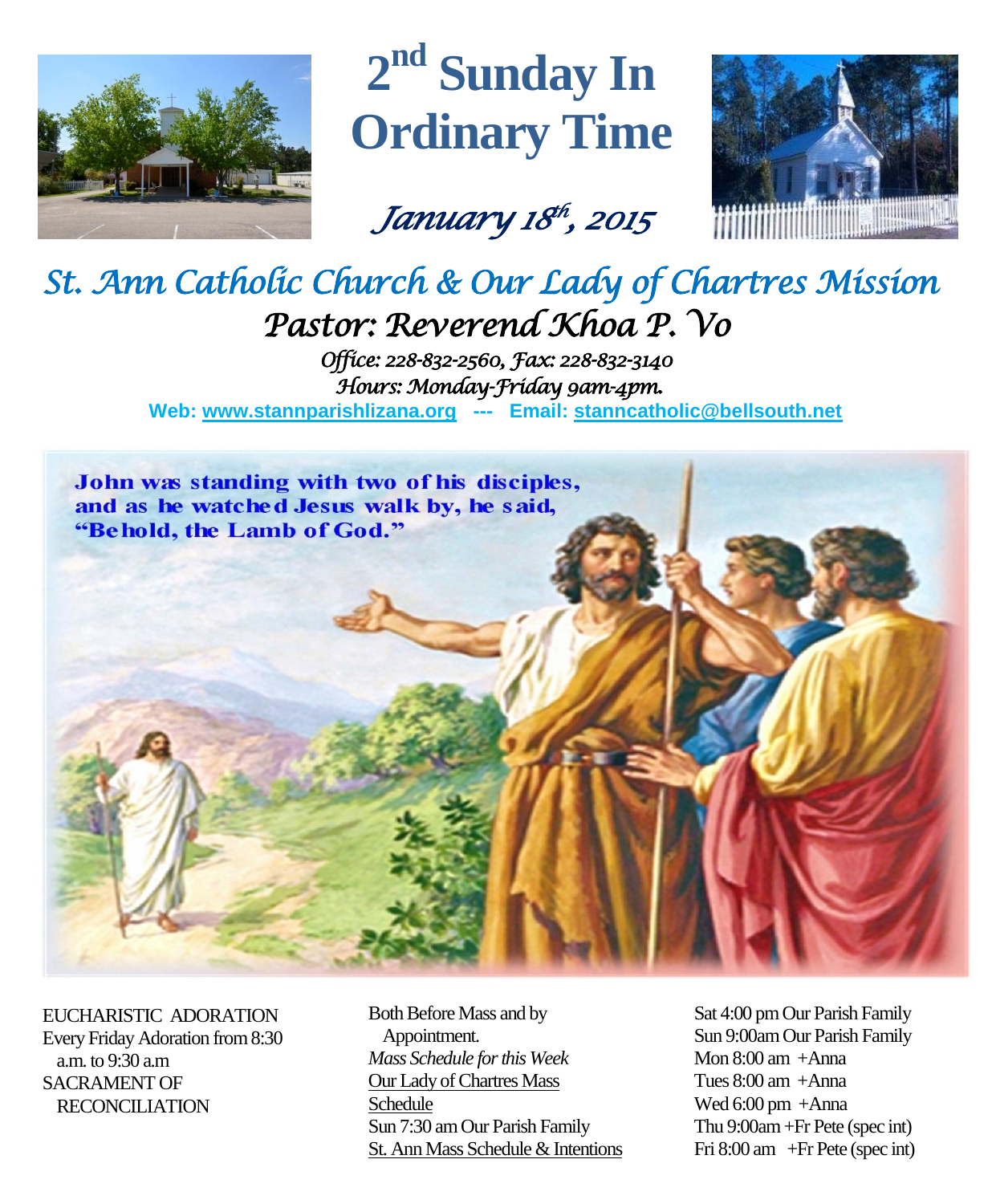# *From Father Khoa's Desk...*

## *Dear Parishioners and Friends,*

The Scripture of this Sunday are a powerful reminder that God continues to call each of us at different times and in various ways and circumstances. One of the great challenges in life is to learn to listen with our hearts and discern the call of God. The figure of young Samuel in the first reading stands as a symbol of each of us. Samuel is disturbed from his rest and struggles to recognize that this indeed is a call from God. He needs someone who is more experienced in the ways of God to help him learn to hear the voice of God because "at that time he was not familiar with the Lord." We too have similar experiences in our relationship with God.

In the gospel today when Jesus asked the two disciples this question "What are you looking for?", they didn't give an answer. Instead, they asked another question: "Where are you staying?" Obviously these men were interested in learning more about Jesus. They wanted to accompany him and be in his presence. They decided to spend the whole day with him. But they were not quite ready to reveal what they were really looking for.

Remember that at the time, these men were disciples of John the Baptist. They had heard John announce the coming of the Christ, but they didn't know yet who he was. John's followers were certainly looking for something: the Messiah. Most likely, these men were interested in seeing for themselves whether or not this Jesus was the one they had been waiting for. Apparently, he was. Andrew was convinced by that daylong encounter with Jesus. In the verse that follows today's Gospel, we learn that "He first found his own brother Simon and told him, we have found the Messiah". What a joy this must have been for Andrew! He found what he was looking for. Indeed, the joy was so great that he couldn't wait to share the good news.

When we, like Andrew, take time to "spend the day" with Jesus, getting to know who he really is through our daily prayer, then the happiness we experience will naturally overflow to others. The process may begin with questions about who Jesus is; that's only natural. But once we find what we are looking for, we can do what Andrew did by sharing the joy of the discovery with our own brothers, sisters, neighbors, and friends right here at home.

# **May God bless all of us!**

### *...Fr. Khoa*

*Next weekend* is the Special Diocesan Collection for the *Saltillo Mission (Latin America).* Envelopes are available in the back of the church.

# *End of Year Statements*

If you desire an end of year offering statement please email or call the Parish office and request one call 228-832-2560 or email **[\(stanncatholic@bellsouth.net](mailto:stanncatholic@bellsouth.net)**).

**ST. ANN STEWARDSHIP:\*\* 69**Identifiable: **\$1,833.00;** Loose: **\$782.00;** Total**: \$2,615.00**; Children: **\$13.00.,** Retirement Religious: **\$428.987 OUR LADY OF CHARTRES STEWARDSHIP:** Identifiable: **\$105.00**; Loose: **\$213.00** Total**: \$318.00**.  **\*\*Amount needed weekly \$2,908.84.**

**Thank you for your generosity.**

## **ST. ANN ACTIVITIES**

**Lenten Fish Fry:** We will have a meeting **next Sunday January 25** after 9am mass to discuss the Lenten Fish Fry. I invite all ministries: Altar Society, Youth, Knights of Columbus, Men & Women Club, other ministries, and volunteers to come and discuss. Thank you very much.